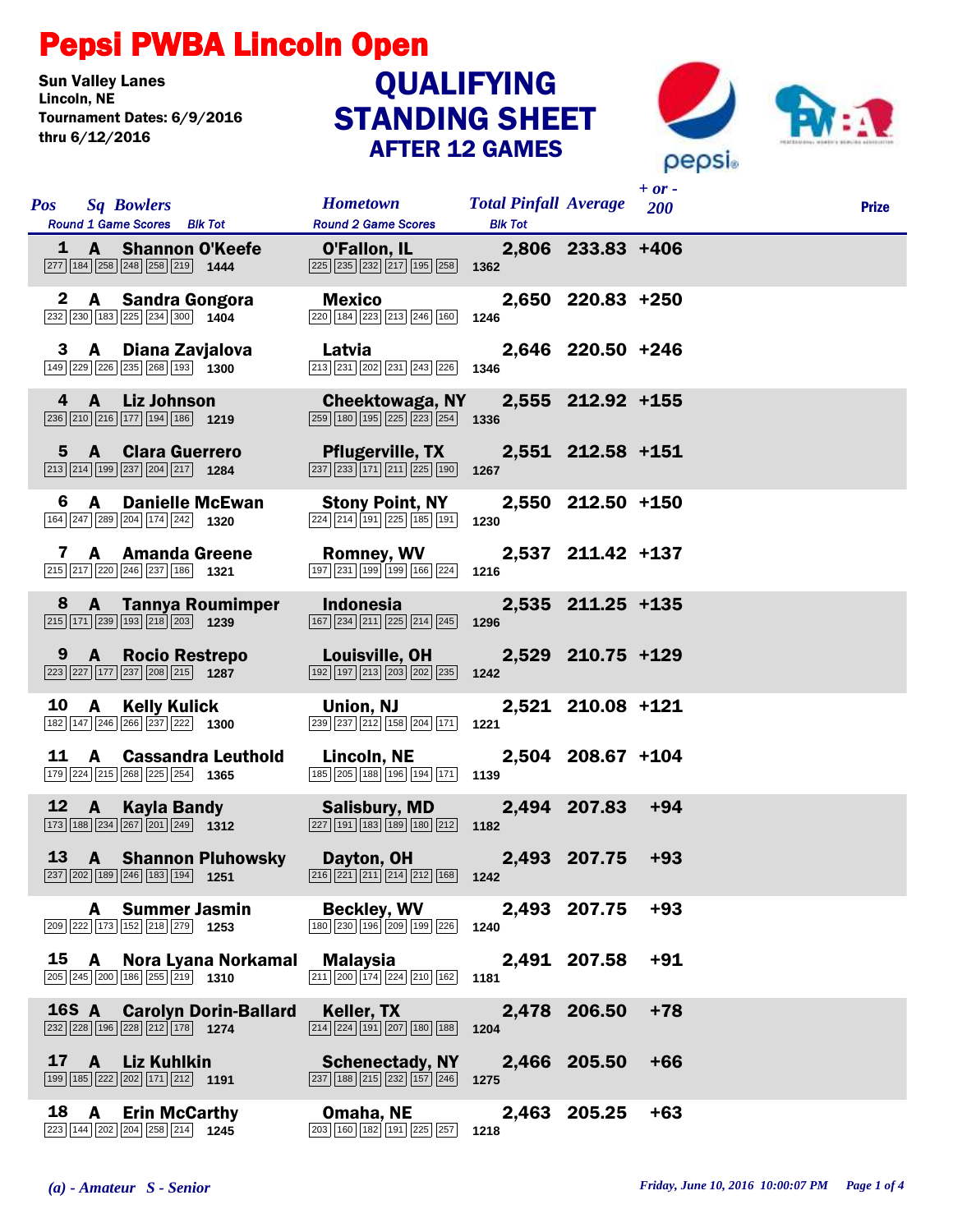|    |              | Pos Sq Bowlers<br><b>Round 1 Game Scores</b> Blk Tot                                                                 |                              | <b>Hometown</b><br><b>Round 2 Game Scores</b>                                                                                                | <b>Total Pinfall Average</b><br><b>Blk Tot</b> |                  | $+$ or $-$<br>200 | <b>Prize</b> |
|----|--------------|----------------------------------------------------------------------------------------------------------------------|------------------------------|----------------------------------------------------------------------------------------------------------------------------------------------|------------------------------------------------|------------------|-------------------|--------------|
| 19 | A            | Natasha Roslan<br>189 197 222 215 174 239 1236                                                                       |                              | <b>Malaysia</b><br>190 189 221 178 213 235 1226                                                                                              |                                                | 2,462 205.17     | $+62$             |              |
| 20 |              | <b>A</b> Sharon Koh<br>225 200 193 216 248 190 1272                                                                  |                              | <b>Malaysia</b><br>184 237 177 189 189 213                                                                                                   | 1189                                           | 2,461 205.08     | $+61$             |              |
| 21 | $\mathbf{A}$ | <b>Thia Falbo</b><br>205 165 186 244 235 202 1237                                                                    |                              | <b>Greensburg, PA</b><br>$\boxed{165}$ $\boxed{193}$ $\boxed{197}$ $\boxed{202}$ $\boxed{234}$ $\boxed{211}$                                 | 1202                                           | 2,439 203.25     | $+39$             |              |
| 22 | A            | <b>Stefanie Johnson</b><br>206 153 221 212 180 207 1179                                                              |                              | <b>Grand Prairie, TX</b><br>200 234 215 205 186 219                                                                                          | 1259                                           | 2,438 203.17     | $+38$             |              |
| 23 |              | 224 223 203 213 210 212 1285                                                                                         | <b>A</b> Lindsay Boomershine | Perry, UT<br>178 169 241 185 171 203                                                                                                         | 1147                                           | 2,432 202.67     | $+32$             |              |
|    | 24 A         | Mariana Ayala<br>$\boxed{211}$ $\boxed{223}$ $\boxed{223}$ $\boxed{224}$ $\boxed{211}$ $\boxed{189}$ <b>1281</b>     |                              | Euless, TX<br>$\boxed{192}$ $\boxed{240}$ $\boxed{201}$ $\boxed{187}$ $\boxed{158}$ $\boxed{165}$                                            | 1143                                           | 2,424 202.00     | $+24$             |              |
|    |              | 25 A Jennifer Higgins<br>181 149 247 193 188 217 175                                                                 |                              | <b>Westerville, OH</b><br>182 244 199 192 193 233 1243                                                                                       |                                                | 2,418 201.50     | $+18$             |              |
| 26 |              | <b>A</b> Syaidatul Hamidi<br>213 161 237 168 207 238 1224                                                            |                              | Malaysia<br>203 203 198 194 218 177                                                                                                          | 1193                                           | 2,417 201.42     | $+17$             |              |
| 27 |              | A Li Jane Sin<br>172 211 236 191 165 234 1209                                                                        |                              | Malaysia<br>212 190 197 215 190 202                                                                                                          | 1206                                           | 2,415 201.25 +15 |                   |              |
|    |              | 28 A April Ellis<br>$\boxed{245}$ $\boxed{257}$ $\boxed{155}$ $\boxed{190}$ $\boxed{211}$ $\boxed{171}$ <b>1229</b>  |                              | <b>Wichita, KS</b><br>$\boxed{189}$ $\boxed{197}$ $\boxed{221}$ $\boxed{180}$ $\boxed{215}$ $\boxed{183}$ <b>1185</b>                        |                                                | 2,414 201.17     | $+14$             |              |
| 29 |              | <b>A</b> Gabriella Mayfield<br>189 239 230 203 217 168 1246                                                          |                              | Lake Isabella, CA<br>$\sqrt{226}\sqrt{206}\sqrt{176}\sqrt{142}\sqrt{195}\sqrt{220}$ 1165                                                     | 2,411 200.92                                   |                  | $+11$             |              |
| 30 |              | $\boxed{222}$ 196 201 209 188 223 1239                                                                               |                              | A Anggie Ramirez-Perea Austin, TX<br>$\boxed{206}$ $\boxed{213}$ $\boxed{168}$ $\boxed{177}$ $\boxed{160}$ $\boxed{246}$ <b>1170</b>         |                                                | 2,409 200.75     | $+9$              |              |
|    |              | 31 A Esther Cheah<br>205 185 174 234 157 219 1174                                                                    |                              | Malaysia<br>208 221 188 156 212 246 1231                                                                                                     |                                                | 2,405 200.42     | $+5$              |              |
|    | $32 \quad A$ | <b>Natalie Goodman</b><br>231 190 234 158 202 183 1198<br><b>Cut Line Cash Line</b>                                  |                              | O'Fallon, IL 2,404 200.33<br>$\boxed{245}$ 169 $\boxed{201}$ $\boxed{225}$ 183 183 1206                                                      |                                                |                  | $+4$              |              |
|    |              | 33 A Lynda Barnes<br>$\boxed{235}$ $\boxed{176}$ $\boxed{244}$ $\boxed{180}$ $\boxed{202}$ $\boxed{185}$ <b>1222</b> |                              | Double Oak, TX 2,401 200.08<br>$\boxed{190}$ $\boxed{206}$ $\boxed{190}$ $\boxed{196}$ $\boxed{210}$ $\boxed{187}$ 1179                      |                                                |                  | $+1$              |              |
|    |              | 34 A Leanne Hulsenberg<br>207 181 172 211 255 183 1209                                                               |                              | Pleasant View, UT 2,396 199.67<br>183 162 177 215 224 226 187                                                                                |                                                |                  | $-4$              |              |
|    |              | 35 A Ashley Rucker<br>203 179 150 170 180 238 1120                                                                   |                              | <b>Bartlesville, OK</b><br>$\overline{223}$ $\overline{203}$ $\overline{222}$ $\overline{194}$ $\overline{221}$ $\overline{212}$ <b>1275</b> |                                                | 2,395 199.58     | $-5$              |              |
|    | $36 \quad A$ | <b>Brandi Branka</b><br>$\boxed{214}$ 171 225 195 183 231 1219                                                       |                              | Fairview Hgts, IL 2,391 199.25<br>$\boxed{214}$ $\boxed{209}$ $\boxed{205}$ $\boxed{169}$ $\boxed{183}$ $\boxed{192}$ <b>1172</b>            |                                                |                  | $-9$              |              |
|    | $37 \quad A$ | Katie Ann Sopp(a)<br>153 236 204 209 187 257 1246                                                                    |                              | White Bear Lake, MN 2,389 199.08<br>$\boxed{157}$ $\boxed{226}$ $\boxed{191}$ $\boxed{176}$ $\boxed{193}$ $\boxed{200}$ <b>1143</b>          |                                                |                  | $-11$             |              |
| 38 | <b>A</b>     | <b>Sabrena Divis</b><br>200 180 206 196 224 220 1226                                                                 |                              | Gillette, WY<br>201 161 243 216 196 145 1162                                                                                                 |                                                | 2,388 199.00     | $-12$             |              |
|    | 39 A         | <b>Karen Marcano</b><br>227 185 178 199 220 235 1244                                                                 |                              | Venezuela <b>Martia</b><br>182 185 183 210 197 180 1137                                                                                      |                                                | 2,381 198.42 -19 |                   |              |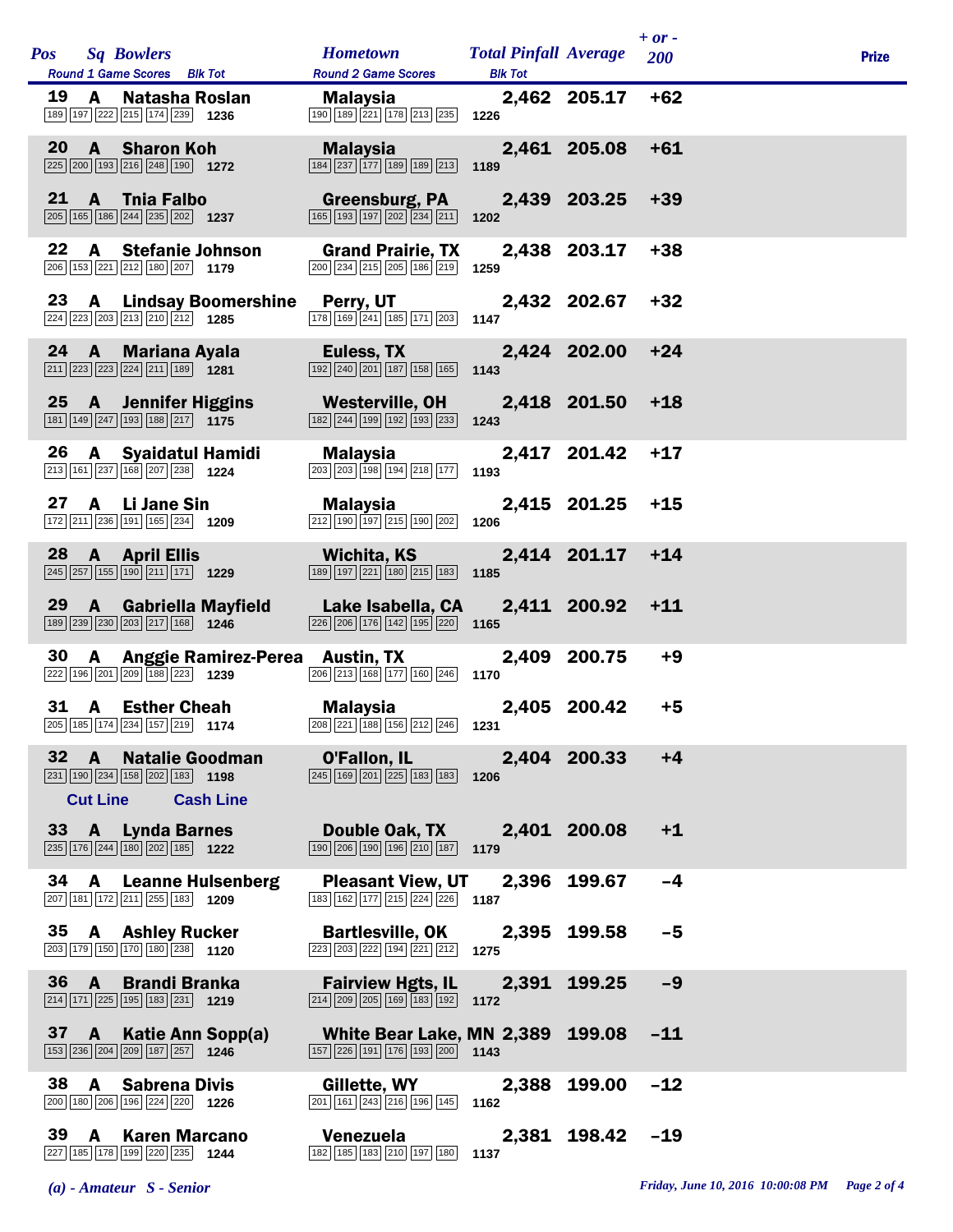|      |                | Pos Sq Bowlers<br>Round 1 Game Scores Blk Tot                                                                         |                              | <b>Hometown Total Pinfall Average</b><br><b>Round 2 Game Scores</b>                                                                     | <b>Blk Tot</b> |                   | $+ or -$<br>200 | <b>Prize</b> |
|------|----------------|-----------------------------------------------------------------------------------------------------------------------|------------------------------|-----------------------------------------------------------------------------------------------------------------------------------------|----------------|-------------------|-----------------|--------------|
| 40 A |                | <b>Kerry Smith</b><br>166 216 227 204 225 197 1235                                                                    |                              | New Holland, PA 2,379 198.25<br>$\boxed{195}$ $\boxed{189}$ $\boxed{201}$ $\boxed{194}$ $\boxed{160}$ $\boxed{205}$ <b>1144</b>         |                |                   | $-21$           |              |
|      |                | 41 A Missy Parkin<br>$\boxed{212}\boxed{201}\boxed{198}\boxed{183}\boxed{200}\boxed{201}$ 1195                        |                              | Laguna Hills, CA<br>$\boxed{165}$ $\boxed{205}$ $\boxed{180}$ $\boxed{157}$ $\boxed{227}$ $\boxed{247}$ <b>1181</b>                     |                | 2,376 198.00 -24  |                 |              |
|      |                | 202 215 190 189 193 249 1238                                                                                          |                              | 42 A Maria Jose Rodriguez Austin, TX<br>$\boxed{180}$ $\boxed{181}$ $\boxed{215}$ $\boxed{189}$ $\boxed{183}$ $\boxed{189}$ <b>1137</b> |                | 2,375 197.92      | $-25$           |              |
| 43   |                | A Nachimi Itakura<br>179 163 213 208 193 203 1159                                                                     |                              | <b>Japan</b><br>197 215 235 224 156 188                                                                                                 | 1215           | 2,374 197.83      | $-26$           |              |
| 44 A |                | Kayla Johnson<br>$\boxed{171}$ $\boxed{256}$ $\boxed{186}$ $\boxed{233}$ $\boxed{160}$ $\boxed{175}$ 1181             |                              | <b>Washington, IL</b><br>$\boxed{192}$ $\boxed{189}$ $\boxed{199}$ $\boxed{213}$ $\boxed{162}$ $\boxed{234}$                            | 1189           | 2,370 197.50      | $-30$           |              |
|      |                | 45 A Ashly Galante<br>$\boxed{191}$ $\boxed{211}$ $\boxed{205}$ $\boxed{208}$ $\boxed{246}$ $\boxed{224}$ <b>1285</b> |                              | <b>Palm Harbor, FL</b><br>$\boxed{192}$ $\boxed{190}$ $\boxed{205}$ $\boxed{142}$ $\boxed{167}$ $\boxed{185}$                           | 1081           | 2,366 197.17 -34  |                 |              |
| 46   | $\mathbf{A}$   | <b>Jodi Woessner</b><br>153 207 194 174 181 184 1093                                                                  |                              | Oregon, OH<br>$\boxed{243}\boxed{175}\boxed{245}\boxed{172}\boxed{209}\boxed{227}$                                                      | 1271           | 2,364 197.00      | $-36$           |              |
|      |                | 213 183 239 208 196 182 1221                                                                                          | 47 A Stephanie Martins       | <b>Brazil</b><br>147 209 180 213 208 180                                                                                                | 1137           | 2,358 196.50      | $-42$           |              |
| 48 A |                | $\boxed{221}$ $\boxed{261}$ $\boxed{201}$ $\boxed{166}$ $\boxed{137}$ $\boxed{215}$ <b>1201</b>                       | <b>Bryanna Cote</b>          | <b>Red Rock, AZ</b><br>$\boxed{224}$ 188 181 198 170 195 1156                                                                           |                | 2,357 196.42      | $-43$           |              |
| 49 A |                | <b>Kristina Rosberg</b><br>183 212 223 210 189 204 1221                                                               |                              | <b>Ord, NE</b><br>$\boxed{187}$ $\boxed{181}$ $\boxed{165}$ $\boxed{215}$ $\boxed{206}$ $\boxed{176}$ <b>1130</b>                       |                | 2,351 195.92      | -49             |              |
| 50   |                | $\boxed{212}$ 190 $\boxed{200}$ 165 167 197 1131                                                                      | <b>A</b> Samantha Schaden    | <b>Baltimore, MD</b><br>198 200 207 228 182 201                                                                                         | 1216           | 2,347 195.58      | $-53$           |              |
|      |                | 51 A Jackie Carbonetto<br>204 188 179 219 203 235 1228                                                                |                              | <b>Blauvelt, NY</b><br>187 165 191 196 180 195 1114                                                                                     |                | 2,342 195.17 -58  |                 |              |
|      |                | $\boxed{240}$ 155 185 142 201 215 1138                                                                                |                              | 52 A Olivia Sandham (a) Saint Joseph, MO 2,333 194.42<br>195 168 193 195 207 237 1195                                                   |                |                   | $-67$           |              |
|      |                | 53 A Allie Ijams<br>190 174 269 204 191 269 1297                                                                      |                              | Wichita, KS<br>$\boxed{162}$ $\boxed{171}$ $\boxed{176}$ $\boxed{162}$ $\boxed{172}$ $\boxed{189}$ <b>1032</b>                          |                | 2,329 194.08 -71  |                 |              |
| 54 A |                | <b>Brooke Bower</b><br>178 176 193 200 184 245 1176                                                                   |                              | <b>Camp Hill, PA</b><br>$\boxed{200}$ $\boxed{201}$ $\boxed{183}$ $\boxed{147}$ $\boxed{204}$ $\boxed{211}$                             | 1146           | 2,322 193.50 -78  |                 |              |
|      |                | 55 A Jamie Martin<br>185 201 184 175 205 191 1141                                                                     |                              | Omaha, NE<br>184 198 232 204 178 180                                                                                                    | 1176           | 2,317 193.08      | $-83$           |              |
|      | A              | <b>Kristina Wendell</b><br>161 241 159 220 247 194 1222                                                               |                              | Kingston, NY<br>161 173 196 180 203 182                                                                                                 | 1095           | 2,317 193.08      | $-83$           |              |
| 57   | $\overline{A}$ | <b>Kaidee Sutphin</b><br>163 168 203 247 182 167 1130                                                                 |                              | <b>Mount Dora, FL</b><br>199 150 176 189 242 215                                                                                        | 1171           | 2,301 191.75 -99  |                 |              |
|      | A              | <b>Brittany Smith (a)</b><br>184 193 180 179 226 212 1174                                                             |                              | Des Moines, IA<br>$\boxed{216}$ $\boxed{170}$ $\boxed{178}$ $\boxed{204}$ $\boxed{191}$ $\boxed{168}$                                   | 1127           | 2,301 191.75 -99  |                 |              |
| 59   |                | A Diandra Asbaty                                                                                                      | 182 182 156 235 219 203 1177 | Chicago, IL<br>172 197 160 169 212 199                                                                                                  | 1109           | 2,286 190.50 -114 |                 |              |
| 60 A |                | 190 156 214 183 180 214 1137                                                                                          | <b>Katelyn Zwiefelhofer</b>  | <b>Racine, WI Racine</b><br>$\boxed{171}$ $\boxed{226}$ $\boxed{212}$ $\boxed{179}$ $\boxed{176}$ $\boxed{181}$ <b>1145</b>             |                | 2,282 190.17 -118 |                 |              |